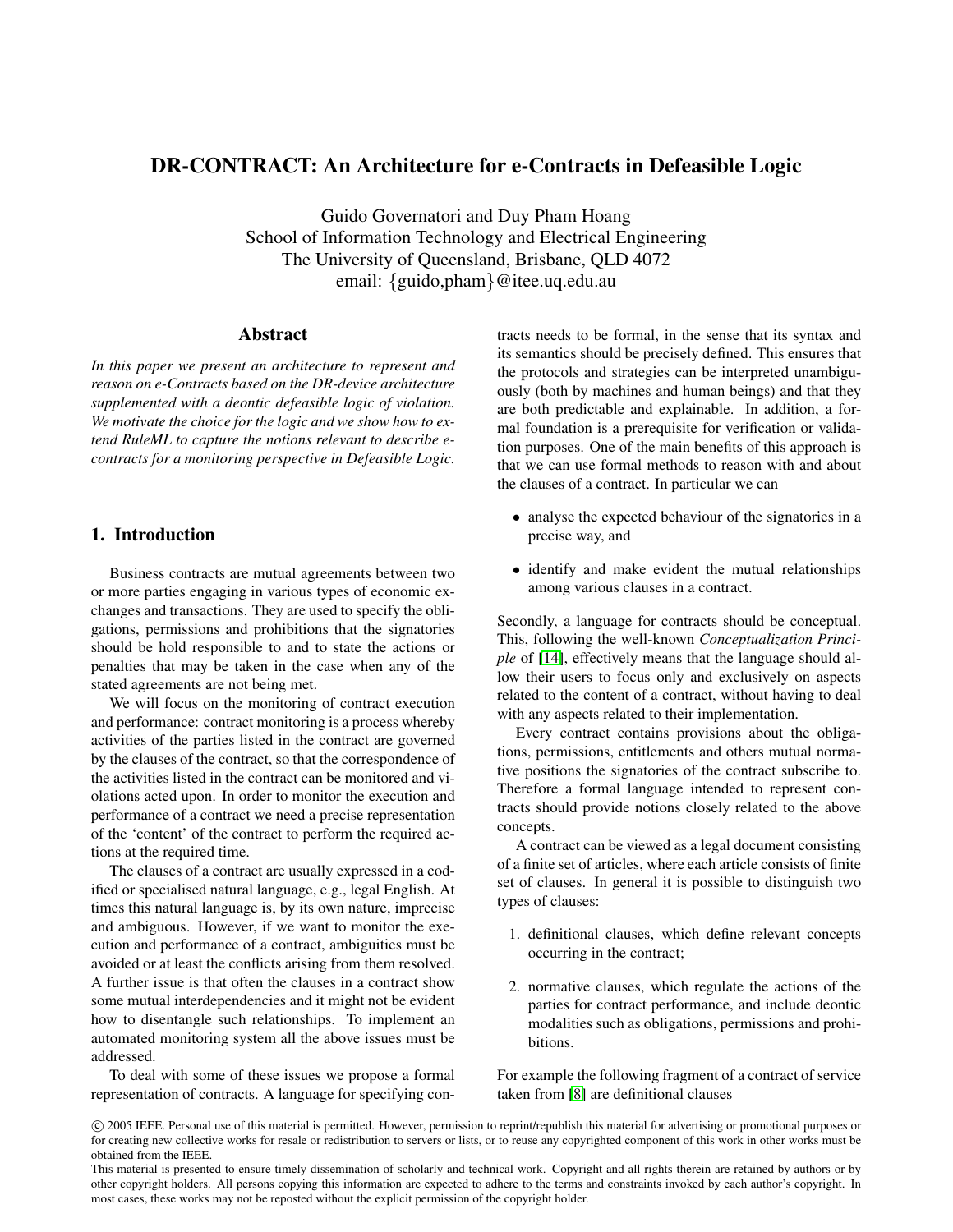3.1 A "Premium Customer" is a customer who has spent more that \$10000 in goods.

3.2 Service marked as "special order" are subject to a 5% surcharge. Premium customers are exempt from special order surcharge.

#### while

5.2 The (Supplier) shall on receipt of a purchase order for (Services) make them available within one day.

#### and

5.3 If for any reason the conditions stated in 4.1 or 4.2 are not met the (Purchaser) is entitled to charge the (Supplier) the rate of \$100 for each hour the (Service) is not delivered.

are normative clauses. The above fragment should make it it clear that there is a deep conceptual difference between Clauses 3.1 and 3.2 on one side, and Clauses 5.2 and 5.3 on the other. The first two clauses are factual/definitional clauses describing states of affairs, defining notions in the conceptual space of the contract. For example clause 3.1 defines the meaning of "Premium Customer" for the contract, and Clause 3.2 gives a recipe to compute the price of services. On the other hand Clauses 5.2 and 5.3 state the (expected) legal behaviour of the parties involved in the transaction. In addition there is a difference between Clause 5.2 and Clause 5.3. Clause 5.2 determines an obligation for one of the parties; on the other hand Clause 5.3 establishes a permission. Hence, according to our previous discussion about the functionalities of the representation formalism, a logic meant to capture the semantics of contracts has to account for such issues. For contracts we must be able to distinguish whether the non-compliance with a clause of a contract constitutes a breech of the contract or not (for normative clauses) or when it is just outside the scope of the contract (for definitional clauses).

Since the seminal work by Lee [\[17\]](#page-8-0) Deontic Logic has been regarded as one on the most prominent paradigms to formalise contracts. In [\[8\]](#page-7-0) we further motivate on the need of deontic logic to capture the semantics of contracts and the reasons to choose it over other formalisms.

Clause 3.2 points out another feature. Contracts should account for exceptions. In addition, given the normative nature of contracts, exceptions can be open ended, that is, it is not possible to give a complete list of all possible exception to a condition. This means that we have to work in an environment where conclusions are defeasible, i.e., it is possible to retract conclusions when new pieces of information become available.

From a logical perspective every clause of a contract can be understood as a rule where we have the conditions of applicability of the clause and the expected behaviour. Thus we have that we can represent a contract by a set of rules, and as we have already argued these rules are nonmonotonic. Thus we need a formalism that is able to reason within this kind of scenario. Our choice here is Defeasible Logic (we will motivate this choice in section 2).

Finally Clause 5.3 highlights an important aspect of contracts: contracts often contain provisions about obligations/permissions arising in response to violations. Standard Deontic Logic is not very well suited to deal with violations. Many formalisms have devised to obviate some problems of violations in deontic logic. In this paper we will take a particular approach to deal with violation that can be easily combined with the other component we have outlined here.

The paper is organised as follows: in Section 2 we present the logic on which the DR-CONTRACT architecture is based. Then in Section [3](#page-3-0) we explain the extension of RuleML corresponding to the logic of the previous section, and we establish a mapping between the two languages. Then, in Section [4](#page-5-0) we discuss the system architecture of the DR-CONTRACT framework. Finally we relate our work to similar approaches and we give some insights about future developments in Section [5.](#page-7-0)

#### 2. Defeasible Deontic Logic of Violation

For a proper representation of contracts and to be able to reason with and about them we have to combine and integrate logics for various essential component of contracts. In particular we will use the Defeasible Deontic Logic of Violation (DDLV) proposed in [\[8\]](#page-7-0). This logic combines deontic notions with defeasibility and violations. More precisely DDLV is obtained from the combination of three logical components: Defeasible Logic, deontic concepts, and a fragment of a logic to deal with normative violations. Before presenting the logic we will discuss the reasons why such notions are necessary for the representation of contracts.

In [\[15\]](#page-7-0) courteous logic programming (CLP) has been advanced as the inferential engine for business contracts represented in RuleML. Here, instead, we propose Defeasible Logic (DL) as the inferential mechanism for RuleML. In fact, CLP is just one of the many variants of DL [\[4\]](#page-7-0). Over the years DL proved to be a flexible non-monotonic formalism able to capture different and sometimes incompatible facets of non-monotonic reasoning [\[1\]](#page-7-0), and efficient and powerful implementations have been proposed [\[3,](#page-7-0) [19,](#page-8-0) [6, 5\]](#page-7-0). The primary use of DL in the present context is aimed at the resolution of conflicts that might arise from the clauses of a contract; in addition DL encompasses other existing formalisms proposed in the AI & Law field (see, [\[9\]](#page-7-0)), and recent work shows that DL is suitable for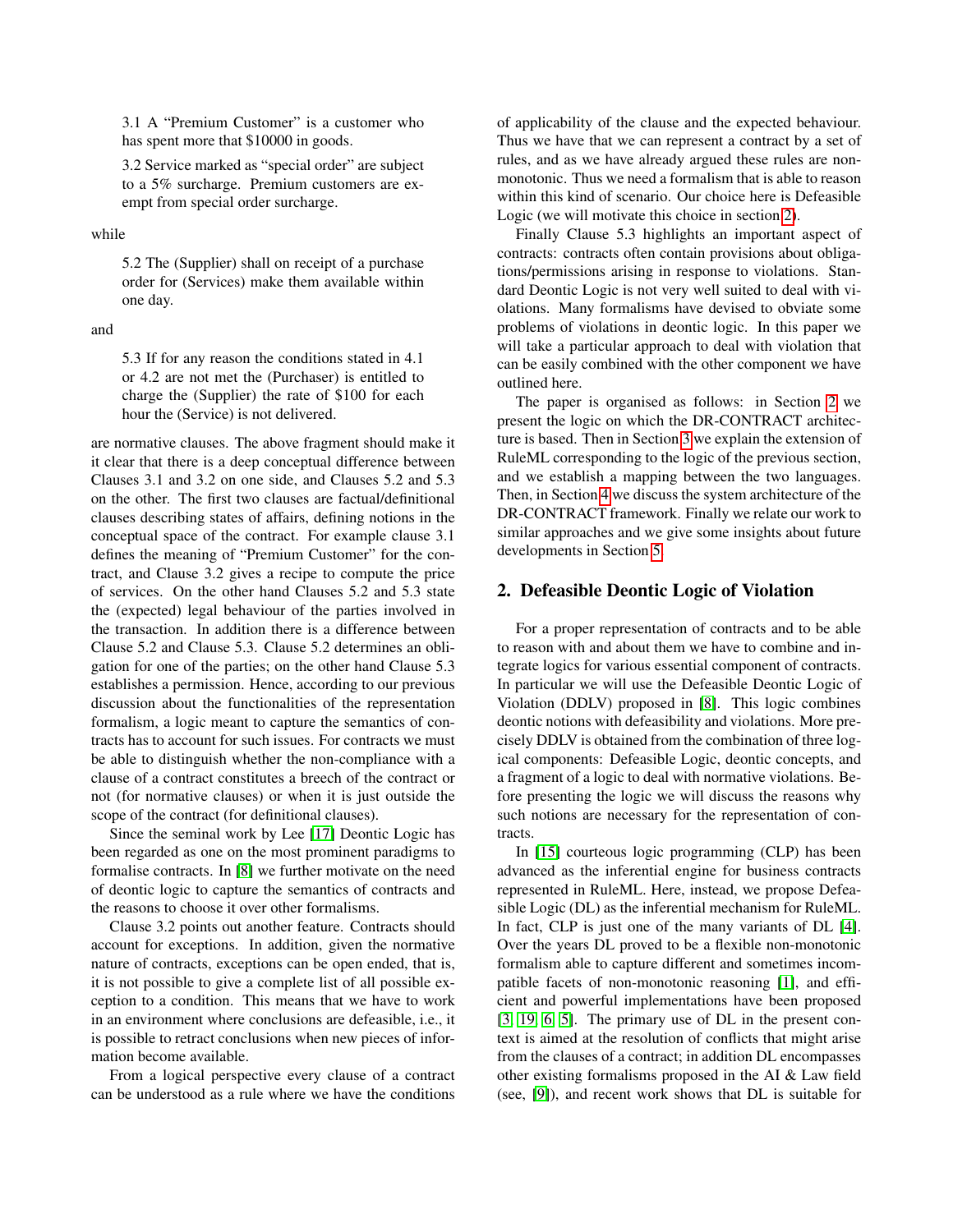extensions with modal and deontic operators [\[11, 13\]](#page-7-0).

DL analyses the conditions laid down by each rule in the contract, identifies the possible conflicts that may be triggered and uses priorities, defined over the rules, to eventually solve a conflict. A defeasible theory contains here four different kinds of knowledge: facts, strict rules, defeasible rules, and a superiority relation.

*Facts* are indisputable statements, for example, "the price of the spam filter is \$50". Facts are represented by predicates

$$
Price(SpamFilter, 50).
$$

*Strict rules* are rules in the classical sense: whenever the premises are indisputable then so is the conclusion. An example of a strict rule is "A 'Premium Customer' is a customer who has spent \$10000 on goods", formally:

$$
Total expense(X, 10000) \rightarrow PremiumCustomer(X).
$$

*Defeasible rules* are rules that can be defeated by contrary evidence. An example of such a rule is "Premium Customer are entitled to a 5% discount" (Clause 3.1):

$$
PremiumCustomer(X) \Rightarrow Discount(X).
$$

The idea is that if we know that someone is a Premium Customer, then we may conclude that she is entitled to a discount *unless there is other evidence suggesting that she may not be* (for example if she buys a good in promotion).

The *superiority relation* among rules is used to define priorities among them, that is, where one rule may override the conclusion of another rule. For example, given the defeasible rules

$$
r: PremiumCustomer(X) \Rightarrow Discount(X)
$$
  
 $r': SpecialOrder(X) \Rightarrow \neg Discount(X)$ 

which contradict one another, no conclusive decision can be made about whether a Premium Customer who has placed a special order is entitled to the 5% discount. But if we introduce a superiority relation  $>$  with  $r' > r$ , then we can indeed conclude that special orders are not subject to discount.

We now give a short informal presentation of how conclusions are drawn in Defeasible Logic. A conclusion *p* can be derived if there is a rule whose conclusion is *p*, whose prerequisites (antecedent) have either already been proved or given in the case at hand (i.e. facts), and any stronger rule whose conclusion is  $\neg p$  has prerequisites that fail to be derived. In other words, a conclusion *p* is derivable when:

- *p* is a fact; or
- there is an applicable strict or defeasible rule for *p*, and either
- all the rules for  $\neg p$  are discarded (i.e., are proved to be not applicable) or
- every applicable rule for  $\neg p$  is weaker than an applicable strict<sup>1</sup> or defeasible rule for  $p$ .

For a full presentation of Defeasible Logic see [\[2, 8\]](#page-7-0).

We illustrate the inferential mechanism of Defeasible Logic with the help of an example. Let us assume we have a theory containing the followign rules:

$$
r_1: PremiumCustomer(X) \Rightarrow Discount(X)
$$
  

$$
r_2: SpecialOrder(X) \Rightarrow \neg Discount(X)
$$
  

$$
r_3: Promotion(X) \Rightarrow \neg Discount(X)
$$

where the superiority relation is thus defined:  $r_3 > r_1$  and  $r_1 > r_2$ . The theory states that services in promotion are not discounted, and so are special orders with the exception of special orders placed by premium customers, who are normally entitled to a discount.

In a scenario where all we have is that we received a special order, then we can conclude that the price has to be calculated without a discount since rule  $r_1$  is not applicable (we do not know whether the customer is a premium customer or not). In case the special order is received from a special customer for a service not in promotion, we can derive that the customer is entitled to a discount. Indeed rule  $r_1$  is now applicable and it is stronger than rule  $r_2$ , and  $r_3$ , which is stronger than  $r_2$  is not applicable (i.e., the service is not in promotion).

The next step is to integrate deontic logic in defeasible logic. To this end we follow the idea presented in [\[11\]](#page-7-0). In the context of contract we introduced the directed deontic operators  $O_{s,b}$  and  $P_{s,b}$ . Thus, for example the expression  $O_{s,b}A$  means that *A* is obligatory such that *s* is the subject of such an obligation and *b* is its beneficiary; similarly for *Ps*,*b*. In this way it is possible to express rules like the following

## *PurchaseOrder* ⇒ *OSupplier*,*PurchaserDeliver Within1Day*

that encodes Clause 5.2 of the contract presented above.

Finally, let us sketch how to incorporate a logic for dealing with normative violations within the framework we have described so far. A violation occurs when an obligation is disattended, thus  $\neg A$  is a violation of the obligation *OA*. However, a violation of an obligation does not imply the cancellation of such an obligation. This makes often difficult to characterise the idea of violation in many formalisms for defeasible reasoning [\[23\]](#page-8-0). We will take and adapt some intuitions we developed fully in [\[10, 12\]](#page-7-0). To reason on violations we have to represent contraryto-duties (CTDs) or reparational obligations. As is wellknown, these last are in force only when normative violations occur and are meant to "repair" violations of primary

<sup>&</sup>lt;sup>1</sup>Notice that a strict rule can be defeated only when its antecedent is defeasibly provable.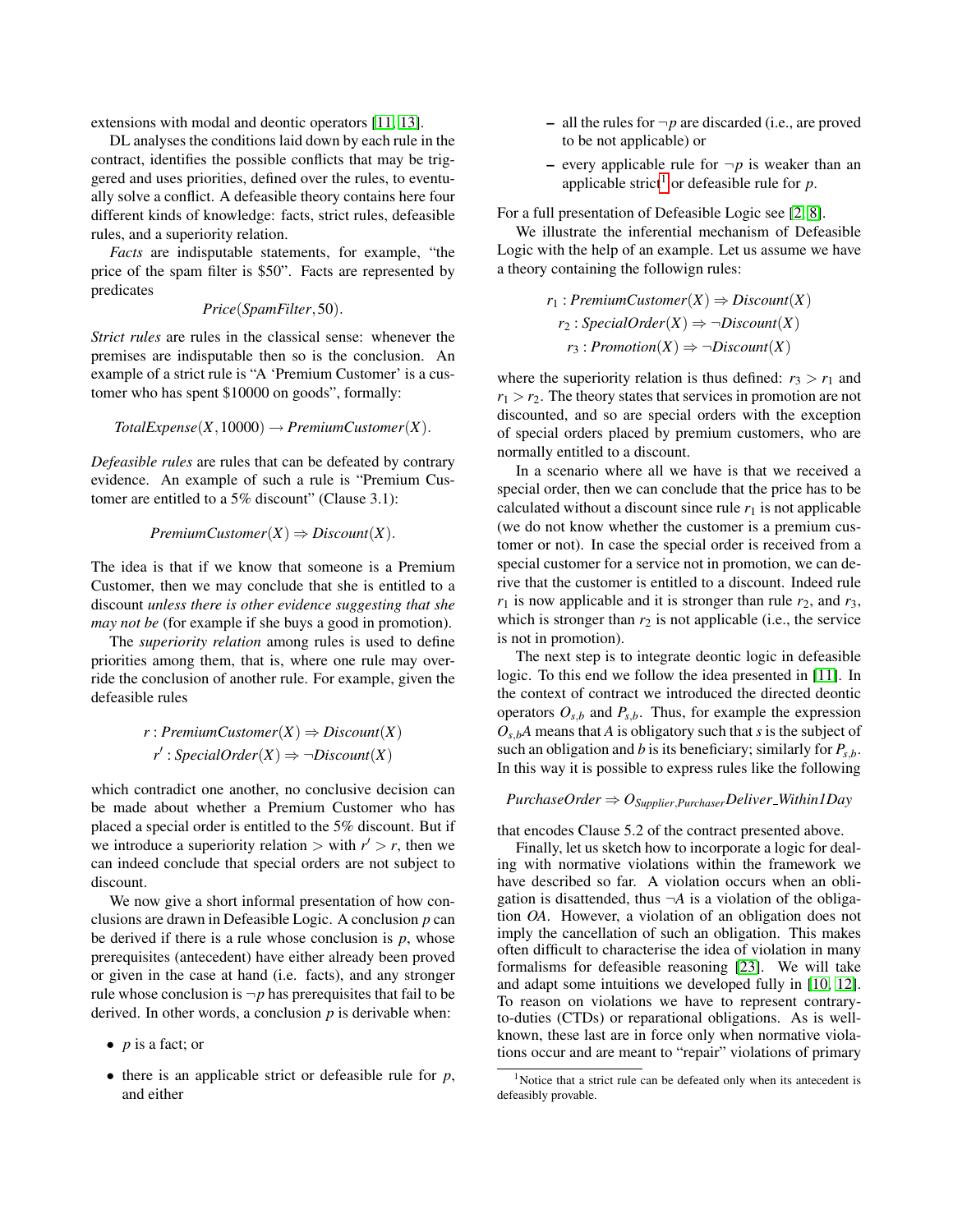<span id="page-3-0"></span>

| ELEMENT Atom</th <th></th> <th><math>(Not?, Rel, (Ind Var)*)</math></th>               |                                                                              | $(Not?, Rel, (Ind Var)*)$                      |
|----------------------------------------------------------------------------------------|------------------------------------------------------------------------------|------------------------------------------------|
| ELEMENT Not</td <td></td> <td>(Rel)</td>                                               |                                                                              | (Rel)                                          |
| ELEMENT Rel</td <td></td> <td>(HPCDATA)</td>                                           |                                                                              | (HPCDATA)                                      |
| ELEMENT Var</td <td></td> <td>(HPCDATA)</td>                                           |                                                                              | (HPCDATA)                                      |
| ELEMENT Ind</td <td></td> <td>(HPCDATA)</td>                                           |                                                                              | (HPCDATA)                                      |
| ELEMENT Fact</td <td></td> <td>(Atom)</td>                                             |                                                                              | (Atom)                                         |
| ELEMENT Imp</td <td></td> <td>(Head, Body)   (Body Head))</td>                         |                                                                              | (Head, Body)   (Body Head))                    |
| ATTLIST Imp</td <td></td> <td>label ID strength #PCDATA&gt;</td>                       |                                                                              | label ID strength #PCDATA>                     |
| ELEMENT Body</td <td></td> <td>(And)</td>                                              |                                                                              | (And)                                          |
| ELEMENT And</td <td></td> <td><math>(Atom   Oblligation   Permission)</math>*&gt;</td> |                                                                              | $(Atom   Oblligation   Permission)$ *>         |
| ELEMENT Head</td <td></td> <td>(Atom   Obligation   Permission   Behaviour) &gt;</td>  |                                                                              | (Atom   Obligation   Permission   Behaviour) > |
|                                                                                        | ELEMENT Behaviour</td <td><math>(Obligation) + Permission?) &gt;</math></td> | $(Obligation) + Permission?) >$                |
|                                                                                        | ELEMENT Obligation</td <td><math>(Not?, Rel, (Ind Var)*)</math></td>         | $(Not?, Rel, (Ind Var)*)$                      |
|                                                                                        | ATTLIST Obligation</td <td>subject IDREFS beneficiary IDREFS&gt;</td>        | subject IDREFS beneficiary IDREFS>             |
|                                                                                        | ELEMENT Permission</td <td><math>(Not?, Rel, (Ind Var)*)</math></td>         | $(Not?, Rel, (Ind Var)*)$                      |
|                                                                                        | ATTLIST Permission</td <td>subject IDREFS beneficiary IDREFS&gt;</td>        | subject IDREFS beneficiary IDREFS>             |
|                                                                                        |                                                                              |                                                |

### **Figure 1. DR-CONTRACT Basic DTD**

obligations. In the spirit of [\[10, 12\]](#page-7-0) we introduce the nonclassical connective ⊗, whose interpretation is such that  $OA \otimes OB$  is read as "*OB* is the reparation of the violation of *OA*". The connective ⊗ permits to combine primary and CTD obligations into unique regulations. The operator  $\otimes$  is such that  $\neg\neg A \equiv A$  for any formula *A* and enjoys the properties of associativity, duplication and contraction. For the purposes of this paper, it is sufficient to define the following rule for introducing  $\otimes$ :<sup>2</sup>

$$
\dfrac{\Gamma \Rightarrow O_{s,b} A \otimes \left(\bigotimes_{i=1}^n O_{s,b} B_i\right) \otimes O_{s,b} C \qquad \Delta, \neg B_1, \ldots, \neg B_n \Rightarrow \mathbf{X}_{s,b} D}{\Gamma, \Delta \Rightarrow O_{s,b} A \otimes \left(\bigotimes_{i=1}^n O_{s,b} B_i\right) \otimes \mathbf{X}_{s,b} D}
$$

where  $X$  denotes an obligation or a permission. In this last case, we will impose that *D* is an atom. Since the minor premise states that  $\mathbf{X}_{s,b}D$  is a reparation for  $O_{s,b}B_n$ , i.e., the last literal in the sequence  $\bigotimes_{i=1}^{n} O_{s,b}B_i$ , we can attach  $\mathbf{X}_{s,b}$ *D* to such sequence. In other words, this rule permits to combine into a unique regulation the two premises.

Suppose the theory includes

$$
r: Invoice \Rightarrow O_{s,b} Pay\_\text{Within} \text{7Days}
$$

$$
r': \neg Pay\_\text{Within} \text{7Days} \Rightarrow O_{s,b} Pay\_\text{WithInterest}.
$$

From these rules we obtain

$$
r''
$$
: *Invoice*  $\Rightarrow$   $O_{s,b}$ *Pay-Within7Das*  $\otimes$   $O_{s,b}$ *Pay-WithInterest.*

As soon as we applied  $(\otimes I)$  as much as possible, we have to drop all redundant rules. This can be done by means of the notion of subsumption:

**Definition 1** Let  $r_1 = \Gamma \Rightarrow A \otimes B \otimes C$  and  $r_2 = \Delta \Rightarrow D$ *be two rules, where*  $A = \bigotimes_{i=1}^{m} A_i$ ,  $B = \bigotimes_{i=1}^{n} B_i$  and  $C =$  $\bigotimes_{i=1}^{p} C_i$ . Then  $r_1$  subsumes  $r_2$  *iff* 

- *1.*  $\Gamma = \Delta$  *and*  $D = A$ ; *or*
- 2.  $\Gamma \cup \{\neg A_1, \ldots, \neg A_m\} = \Delta$  *and*  $D = B$ ; *or*
- *3.*  $\Gamma \cup \{\neg B_1, \dots, \neg B_n\} = \Delta$  and  $D = A \otimes \bigotimes_{i=0}^{k \leq p} C_i$ .

The idea behind this definition is that the normative content of  $r_2$  is fully included in  $r_1$ . Thus  $r_2$  does not add anything new to the system and it can be safely discarded. In the example above, we can drop rule *r*, whose normative content is included in  $r''$ .

To accommodate the new connective  $(\otimes)$  in DDLV we have to revise the inference mechanism of Defeasible Logic. The first thing we have to note is that now a defeasible rule can be used to derive different conclusions. For example given the rule

$$
r:A \Rightarrow O_{s,b}B \otimes O_{s,b}C
$$

we can use it to derive  $O_{s,b}B$  if we have *A*, but if we know *A* and  $\neg B$  then the same rule supports the conclusion  $O_{s,b}C$ . For the full technical details for this see [\[8\]](#page-7-0).

## 3. Contracts in RuleML

In order to integrate the the DR-CONTRACT engine with Semantic Web technology we decided to use RuleML [\[21\]](#page-8-0) as an open and vendor neutral XML/RDF syntax for contracts. We tried to re-use as many features of standard

<sup>&</sup>lt;sup>2</sup>The  $\otimes$  is allowed only in the head of defeasible rules. See [\[8\]](#page-7-0) for a full motivation of this design choice.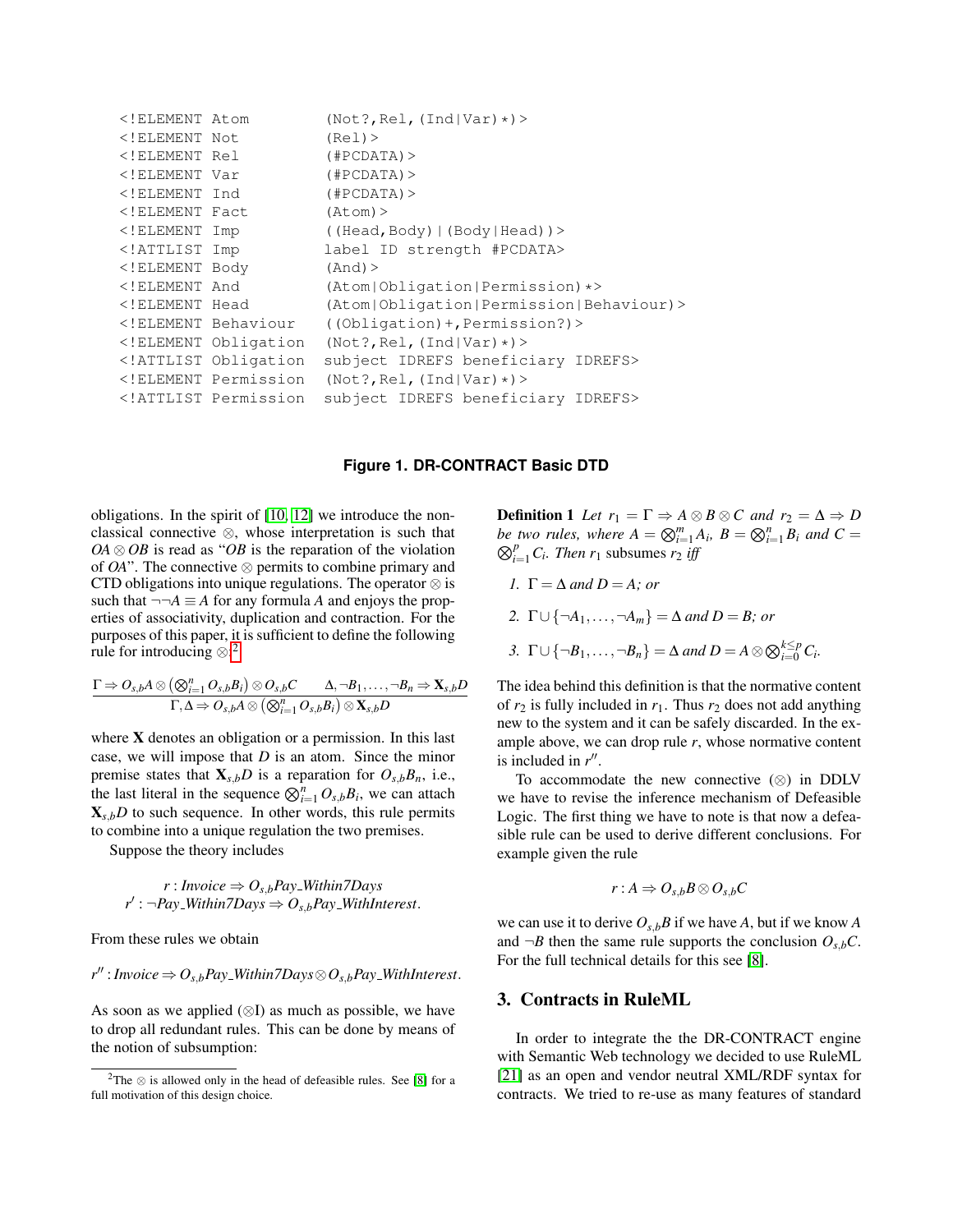RuleML syntax as possible. However, since some notions essential for the representation of contracts are not present in standard RuleML we have created our DR-CONTRACT DTD (Figure  $1$ ).<sup>3</sup> The main limitations of RuleML is that it does not support modalities and it is unable to deal with violations.

The DR-CONTRACT RuleML DTD takes two different types of literals: unmodalised predicates and modalised literals. Thus to appropriately represent the deontic notions of obligation and permission we introduce two new elements <Obligation> and <Permission>, which are intended to replace <Atom> in the conclusion of normative rules. In addition deontic elements can be used in the body of derivation rules. Hence we have to extend the definition of <And> and <Head>. In this way it is possible to distinguish from brute fact and normative facts. As we have already argued this is essential if one wants to use RuleML to represent business contracts.

The elements  $\langle \text{Var} \rangle$  and  $\langle \text{Ind} \rangle$  are, respectively, placeholders for individual variables to be instantiated by ground values when the rules are applied and individual constants. Individual constants can be just simple names or URIs referring to the appropriate individuals.  $\langle \text{ReLU} \rangle$  is the element that contains the name of the predicate.  $\langle \text{Not} \rangle$  is intended to represent classical negation. Thus its meaning is that the atom it negates is not the case (or the proposition represented by the atom is false and consequently the proposition the element represents is true). RuleML contains two types of negation, classical negation and negation as failure [\[24,](#page-8-0) [7\]](#page-7-0). However, negation as failure can be simulated by other means in Defeasible Logic [\[4\]](#page-7-0), so we do not include it in our syntax.

RuleML provides facilities for many types of rule. However, we believe that the distinction has a pragmatic flavour more than a conceptual one. In this paper we are interested in the logical and computational aspects of the rules, thus we decided to focus only on derivations rules  $\langle \text{Imp} \rangle$ .

Derivation Rules allow the derivation of information from existing rules [\[24\]](#page-8-0). They are able to capture concepts not stored explicitly in the existing information. For example, a customer is labelled as a "Premium" customer when he buys \$10000 worth of goods. As such, the rule here states that the customer must have spent \$10000 on goods, thus deriving the information here that the customer is a "Premium" customer. A derivation rule as an attribute strength whose value ranges over strict and defeasible and it denotes the type of rule to be associated to it when computed in defeasible logic.

A derivation rule has two immediate sub-elements, *Condition* (<Body>) and *Conclusion* (<Head>); the latter being either an atomic predicate formula or a sequence of obligations, and the former a conjunction of formulas [\[25\]](#page-8-0), meaning that derivation rules consist of one more conditions and a conclusion.

The ability to deal with violations and the obligations arising in response to them is one of the key features in the representation of business contracts. To this end the conclusion of a derivation rule corresponding to a normative rules is a <Behaviour> element, defined as a sequence of <Obligation> and <Permission> elements with the constraints that the sequence contains at most one <Permission> element, and this element is the last of the sequence. This construction is meant to simulate the behaviour of ⊗.

We give an example of a rule based on the following contract clause

6.1 The payment terms shall be in full upon receipt of invoice. Interest shall be charged at 5 % on accounts not paid within 7 days of the invoice date.

```
<Imp label="6.1"
     strenght="defeasible">
   <Body>
      <And>
         <Atom><Rel>Invoice</Rel>
               <Var>InvoiceDate</Var>
                <Var>Amount</Var>
         \langle/\lambdatom>
      </And>
   </Body>
   <Head>
      <Behaviour>
         <Obligation subject="Purchaser"
                      beneficiary="Supplier">
                <Rel>PayInFullWithin7Days</Rel>
                <Var>InvoiceDate</Var>
                <Var>Amount</Var>
         </Obligation>
         <Obligation subject="Purchaser"
                      beneficiary="Supplier">
                <Rel>PayWithInterest</Rel>
                <Var>Amount * 1.07</Var>
         </Obligation>
      </Behaviour>
   </Head>
\langle/Imp>
```
As we have alluded to in the previous section RuleML provides a semantically neutral syntax for rules and different types of rules can be reduced to other types and rules in RuleML can be mapped to native rules in other formalism. For the relationships between RuleML and Defeasible Logic we will translate derivation rules  $(\langle Imp \rangle)$  into rules in Defeasible Logic specifications. In this perspective a derivation rule

```
<Imp label="r" strength="defeasible">
 <Body>...</Body>
```
 $3$ Although the current version of RuleML (Version 0.89) is based on XML Schema, here due to space limitation and for ease of presentation, we will give the XML grammar using simplified DTD definitions.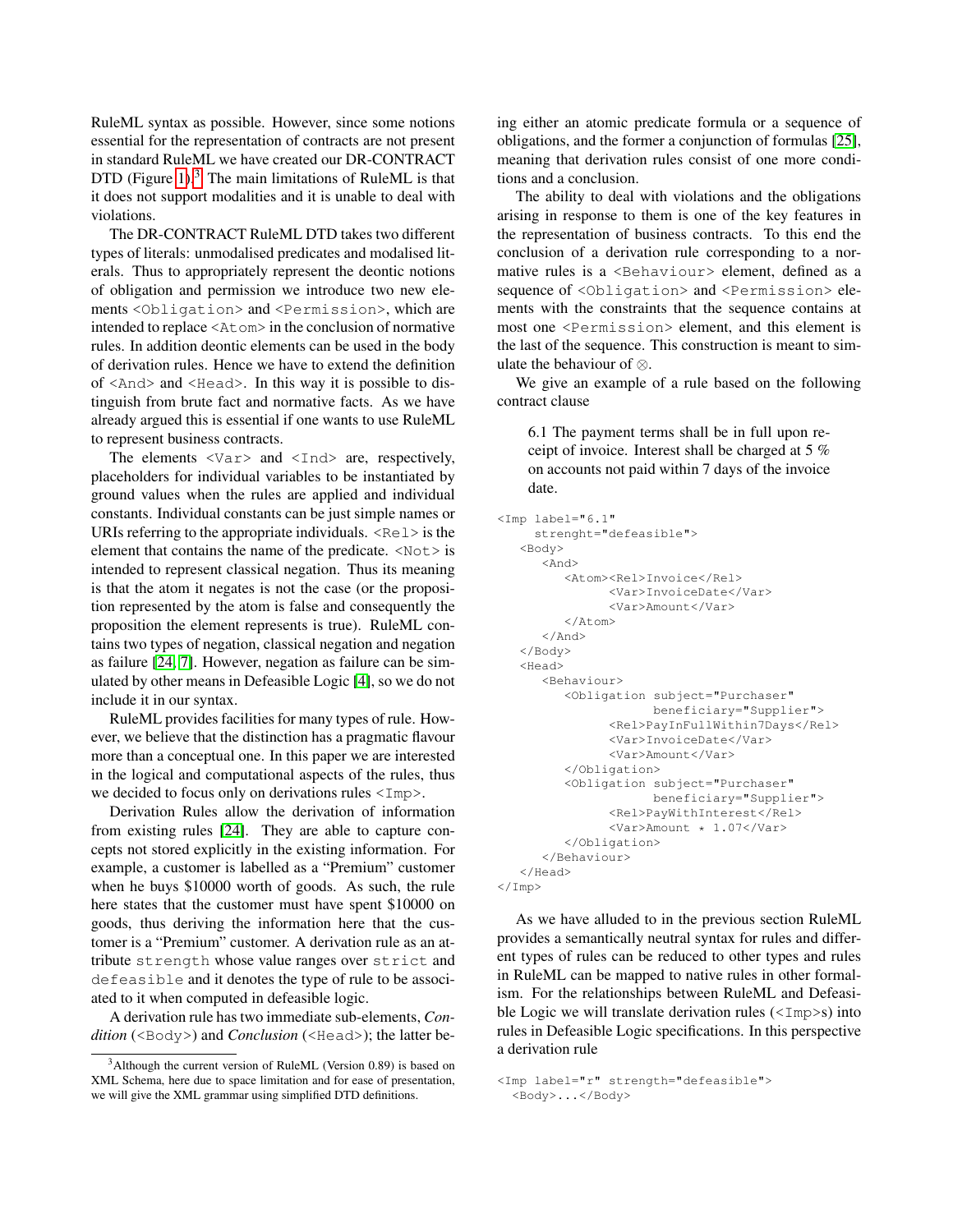```
<!ELEMENT And (Atom|Obligation|Permission|Violation)*>
<!ELEMENT Violation EMPTY>
<!ATTLIST Violation rule IDREF>
<!ELEMENT Behaviour ((Obligation+,Reparation)|(Obligation*,Permission?))>
<!ELEMENT Reparation EMPTY>
<!ATTLIST Reparation penalty IDREF>
<!ELEMENT Penalty ((Obligation+,Reparation)|(Obligation*,Permission?))>
```
## **Figure 2. DR-CONTRACT Extended DTD**

```
<Head>
    <Behaviour>
      <Obligation>A1</Obligation>
      ...
      <Deontic>An</Deontic>
    </Behaviour>
 </Head>
</Imp>
```
is transformed into a defeasible rule

$$
r:\mathsf{body}\Rightarrow O\!A_1\otimes\cdots\otimes\mathbf{X}\!A_n
$$

where  $X$  is the translation of the  $\leq$ Deontic> (meta) element.

The deontic tags in the DR-CONTRACT extended DTD, Figure 2 –<Reparation>, <Penalty> and <Violation>–, do not increase the expressive power of the language but are included as convenient shortcuts.

It is possible to express a violation explicitly by saying that a particular rule is triggered in response to a violation (i.e., when an obligation is not fulfilled) –just look at the formulation of Clause 5.3. Thus it can be convenient to have facilities to represent violations directly. In general a violation can be one of the conditions that trigger the application of a rule. Accordingly a <Violation> element can be included in the body of a rule. A violation cannot subsist without a rule that is violated by it. Hence the attribute rule is a reference to the rule that has been violated. Many contract languages [\[16,](#page-7-0) [20\]](#page-8-0) contain similar constructions. The activation of such constructions/processes requires the generation of a violation event/literal. On the contrary our approach does not require it. All we have to do is to check for a sequence of literals joined with the ⊗ operator where the initial part of the sequence is not satisfied.

In some cases one might have recurrent general penalties and it may be convenient to state them once and refer back to them when they are called. To deal with this case we introduce two additional elements <Reparation> and <Penalty>. A <Reparation> element is just an empty element with a reference to a <Penalty> element that can occur only after an obligation in a  $\leq$ Behaviour> element, where a <Penalty> element is a premiseless rule with a normative head that is triggered only when its corresponding violations are raised.

See [\[8\]](#page-7-0) for the translation of rules containing <Violation>, <Reparation> and <Penalty>.

## 4. DR-CONTRACT System Architecture

The system architecture of DR-CONTRACT is inspired by the system architecture of the family of DR-DEVICE applications [\[22,](#page-8-0) [6, 5\]](#page-7-0) and consists of four main modules (see Figure [3\)](#page-6-0):

- 1. A Rule Parser to transform a DR-CONTRACT compliant document (a contract) into a theory to be passed to the next module. The parser is based on the XML processor and it is rather similar in nature to the LogicLoader module of the DR-Device family applications [\[22,](#page-8-0) [6, 5\]](#page-7-0).
- 2. A DDLV normaliser. The normaliser takes as input a DDLV theory (obtained from the previous step) and iteratively merges rules in the theory according to the inference rule [2](#page-3-0) and then removes rules subsumed by a more general rule according to Definition [1.](#page-3-0) It repeats the cycle till it reaches the fixed-point of such a construction (which is guaranteed to exist and to be unique [\[12\]](#page-7-0)). Once a theory has been normalised the normal form is saved to a repository (for faster loading in successive calls), and the normalised theory ND-DLV is passed to the DDLV engine. In addition the normaliser applies a transformation that removes superiority relation by compiling it into new rules (the technique used here is similar to that of [\[2\]](#page-7-0)).
- 3. The RDF loader downloads/queries the input documents, including their schemata, and it translates the RDF descriptions into fact objects according to the RDF-NDDLV translation schema based on the DR-CONTRACT DTD.
- 4. The NDDLV inference engine consists of two components.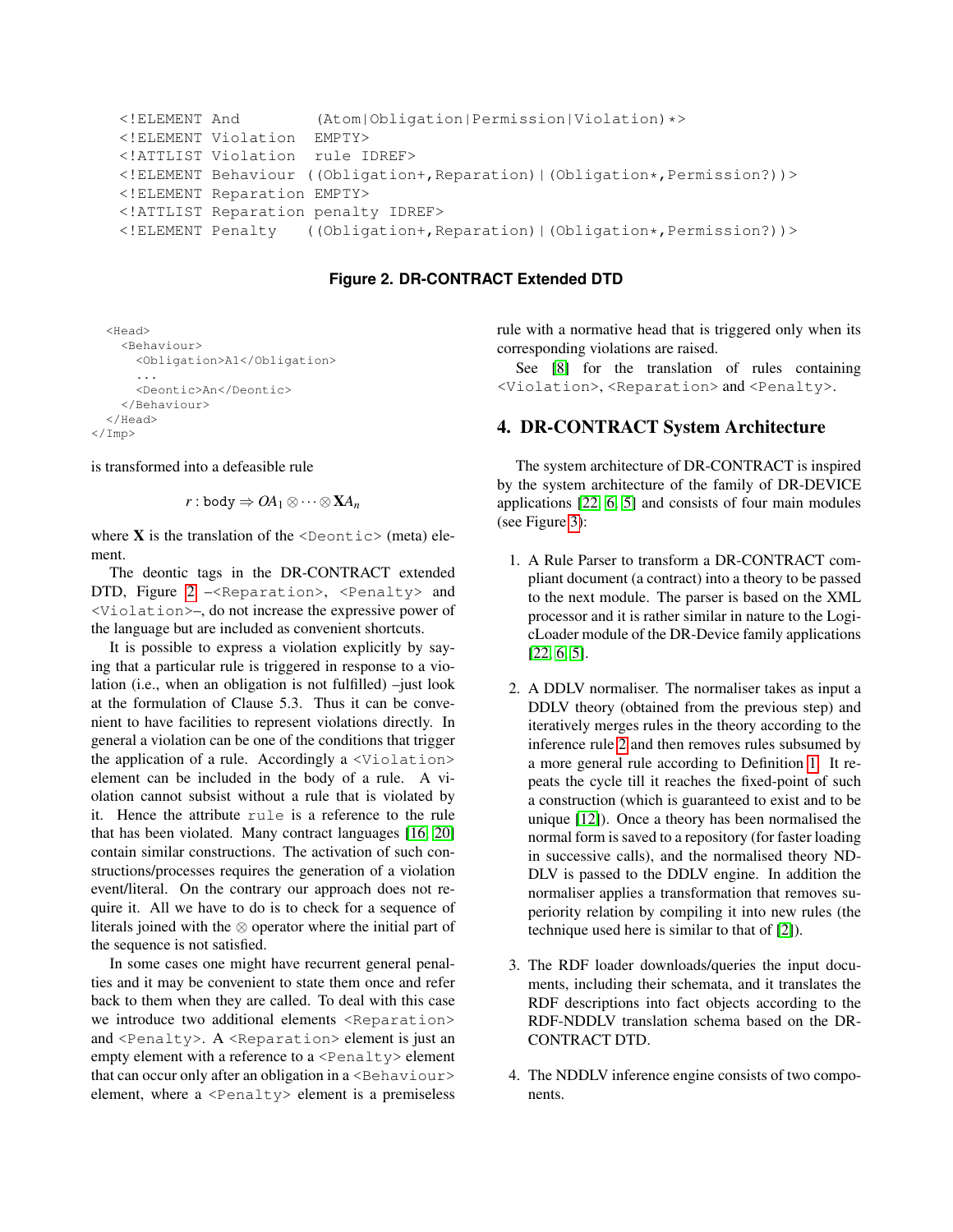<span id="page-6-0"></span>

**Figure 3. DR-CONTRACT System Architecture**

- The Rule Loader compiles the rules in a NDDLV theory in objects. We distinguish two types of objects: Rules and Literals or atoms. Each rule object has associated to it a list of (pointers to) modal literals (corresponding to head of the rule) and a set of (pointers to) modal literals implemented as an hash table. Each atom object has associated to it four hash tables: the first with pointers to the rules where the atom occurs positively in the head, the second with pointers to the rules where the atom occurs negatively in the head, the third with pointers to the rules where the atom occurs positively in the body and the last with pointers where the atom occurs negatively in the body.
- The Inference Engine is based on an extension of the *Delores* algorithm/implementation proposed in [\[19\]](#page-8-0) as a computational model of Basic Defeasible Logic. In turn:
	- It asserts each fact (as an atom) as a conclusion and removes the atom from the rules where the atom occurs positively in the body, and it "deactivates" the rules where the atom occurs negatively in the body. The complement of the literal is removed from

the head of rules where it does not occur as first element. The atom is then removed from the list of atoms.

- It scans the list of rules for rules where the body is empty. It takes the first element of the head and searches for rule where the negation of the atom is the first element. If there are no such rules then, the atom is appended to the list of facts, and removed from the head of the rule.
- It repeats the first step.
- The algorithm terminates when one of the two steps fails. On termination the algorithm outputs the set of conclusions.<sup>4</sup>
- 5. Finally the conclusions are exported either to the user or to an monitoring contract facility such as BCL [\[20, 18\]](#page-8-0), as an RDF/XML document through an RDF extractor.

<sup>4</sup>Notice that the algorithm runs in linear time since each atom/literal in a theory is processed exactly one and every time we have scan of the set or rule, thus the complexity of the above algorithm is  $O(|L| * |R|)$ , where *L* is the set of distinct modal literals and *R* is the set of rules.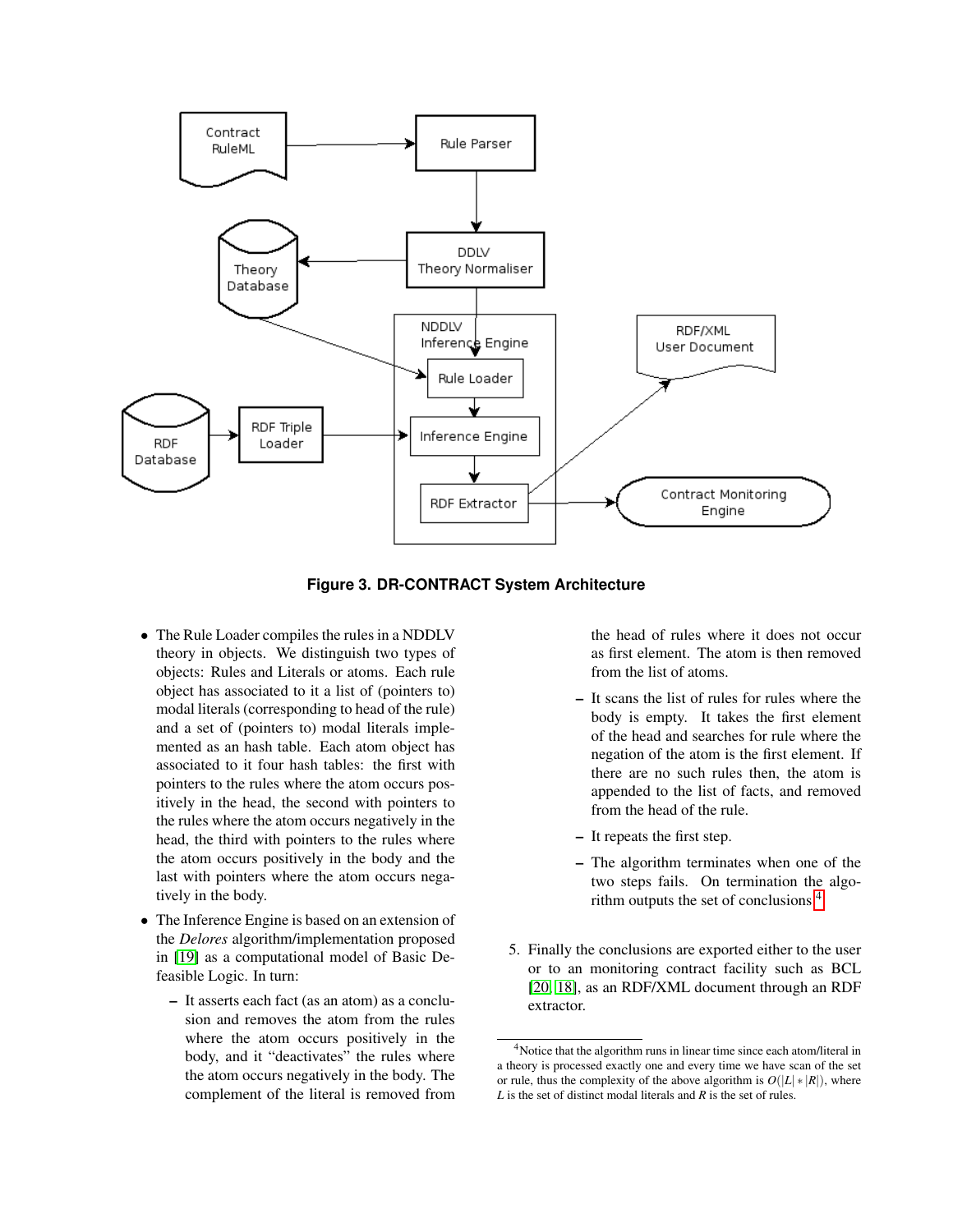## <span id="page-7-0"></span>5. Conclusion and Related Works

In this paper we have presented a system architecture for a Semantic Web based system for reasoning about contracts. The architecture is inspired by the system architecture of the DR-DEVICE family of applications. The main differences between our approach and the DR-DEVICE is in the use of an extended variant of Defeasible Logic. The extensions are in the use of modal operator and a non classical operator for violations. The same difference applies for the SweetDeal approach by Grosof [15, 16]. We have also argued that the extension with modal (deontic) operators is not only conceptually sound but also fruitful for properly capturing the semantics of contracts. In the same way the implementation of the inference engine is an extension of the algorithm used by Delores [\[19\]](#page-8-0) to cope with deontic operators and the ⊗ operator.

Currently we have implemented prototypes of the inference engine in Python and Java, and experimental results show that the Python implementation is able to deal with some of the benchmark theories of [\[19\]](#page-8-0) with theories in some case with over 50000 rules.

## Acknowledgements

We would like to thank Antonino Rotolo for their fruitful comments on a previous version of this work. Thanks are also due to the CoALa05 anonymous referees for their valuable criticisms.

This work was partially supported by the UQ Early Career Researcher Grant no. 2004001458 on "A System for Automated Agent Negotiation with Defeasible Logic-Based Strategies".

## References

- [1] Grigoris Antoniou, David Billington, Guido Governatori, and Michael J. Maher. [A flexible framework for defeasible](http://eprint.uq.edu.au/archive/00002116/01/aaai2000.pdf) [logics.](http://eprint.uq.edu.au/archive/00002116/01/aaai2000.pdf) In *Proc. American National Conference on Artificial Intelligence (AAAI-2000)*, pages 401–405, Menlo Park, CA, 2000. AAAI/MIT Press.
- [2] Grigoris Antoniou, David Billington, Guido Governatori, and Michael J. Maher. [Representation results for defea](http://eprint.uq.edu.au/archive/00002222/01/tocl.pdf)[sible logic.](http://eprint.uq.edu.au/archive/00002222/01/tocl.pdf) *ACM Transactions on Computational Logic*, 2(2):255–287, April 2001.
- [3] Grigoris Antoniou, David Billington, Guido Governatori, Michael J. Maher, and Andrew Rock. [A family of defea](http://eprint.uq.edu.au/archive/00002112/01/ecai2000f.pdf)[sible reasoning logics and its implementation.](http://eprint.uq.edu.au/archive/00002112/01/ecai2000f.pdf) In Werner Horn, editor, *ECAI 2000. Proceedings of the 14th European Conference on Artificial Intelligence*, pages 459–463, Amsterdam, 2000. IOS Press.
- [4] Grigoris Antoniou, Micheal J. Maher, and David Billington. Defeasible logic versus logic programming without nega-

tion as failure. *Journal of Logic Programming*, 41(1):45–57, 2000.

- [5] Nick Bassiliades, Grigoris Antoniou, and Ioannis Vlahavas. A defeasible logic reasoner for the semantic web. In Grigoris Antoniou and Harold Boley, editors, *Rules and Rule Markup Languages for the Semantic Web: Third International Workshop, RuleML 2004*, number 3323 in LNCS, pages 49–64, Berlin, 2004. Springer-Verlag.
- [6] Nick Bassiliades, Grigoris Antoniou, and Ioannis Vlahavas. DR-DEVICE: A defeasible logic system for the Semantic Web. In Hans Jürgen Ohlbach and Sebastian Schaffert, editors, *2nd Workshop on Principles and Practice of Semantic Web Reasoning*, number 3208 in LNCS, pages 134–148. Springer-Verlag, 2004.
- [7] Harold Boley, Said Tabet, and Gerd Wagner. Design rationale for RuleML: A markup language for semantic web rules. In Isabel F. Cruz, Stefan Decker, Jérôme Euzenat, and Deborah L. McGuinness, editors, *Proceedings of SWWS'01, The first Semantic Web Working Symposium*, pages 381– 401, 2001.
- [8] Guido Governatori. [Representing business contracts in](http://eprint.uq.edu.au/archive/00002225/01/coala.pdf) [RuleML.](http://eprint.uq.edu.au/archive/00002225/01/coala.pdf) *International Journal of Cooperative Information Systems*, 14(2-3):181–216, June-September 2005.
- [9] Guido Governatori, Michael J. Maher, David Billington, and Grigoris Antoniou. [Argumentation semantics for defeasible](http://eprint.uq.edu.au/archive/00002228/01/preamble.pdf) [logics.](http://eprint.uq.edu.au/archive/00002228/01/preamble.pdf) *Journal of Logic and Computation*, 14(5):675–702, 2004.
- [10] Guido Governatori and Antonino Rotolo. [A Gentzen system](http://eprint.uq.edu.au/archive/00001893/01/deon02.pdf) [for reasoning with contrary-to-duty obligations.](http://eprint.uq.edu.au/archive/00001893/01/deon02.pdf) A preliminary study. In Andrew J.I. Jones and John Horty, editors, ∆*eon'02*, pages 97–116, London, May 2002. Imperial College.
- [11] Guido Governatori and Antonino Rotolo. [Defeasible logic:](http://eprint.uq.edu.au/archive/00002196/01/deon04.pdf) [Agency, intention and obligation.](http://eprint.uq.edu.au/archive/00002196/01/deon04.pdf) In Alessio Lomuscio and Donald Nute, editors, *Deontic Logic in Computer Science*, number 3065 in LNAI, pages 114–128, Berlin, 2004. Springer-Verlag.
- [12] Guido Governatori and Antonino Rotolo. [Logic of viola](http://eprint.uq.edu.au/archive/00002629/01/main.pdf)[tions: A Gentzen system for reasoning with contrary-to-duty](http://eprint.uq.edu.au/archive/00002629/01/main.pdf) [obligations.](http://eprint.uq.edu.au/archive/00002629/01/main.pdf) *Australasian Journal of Logic*, 2005.
- [13] Guido Governatori, Antonino Rotolo, and Giovanni Sartor. [Temporalised normative positions in defeasible logic.](http://eprint.uq.edu.au/archive/00002279/01/ic05.pdf) In Anne Gardner, editor, *Procedings of the 10th International Conference on Artificial Intelligence and Law*, pages 25–34. IAAIL, ACM Press, 6–10 June 2005.
- [14] J.J. van Griethuysen, editor. *Concepts and Terminology for the Conceptual Schema and the Information Base*. Publ. nr. ISO/TC97/SC5/WG3-N695, ANSI, 11 West 42nd Street, New York, NY 10036, 1982.
- [15] Benjamin N. Grosof. Representing e-commerce rules via situated courteous logic programs in RuleML. *Electronic Commerce Research and Applications*, 3(1):2–20, 2004.
- [16] Benjamin N. Grosof and Terrence C. Poon. SweetDeal: representing agent contracts with exceptions using XML rules, ontologies, and process descriptions. In *Proceedings of the twelfth international conference on World Wide Web*, pages 340–349. ACM Press, 2003.